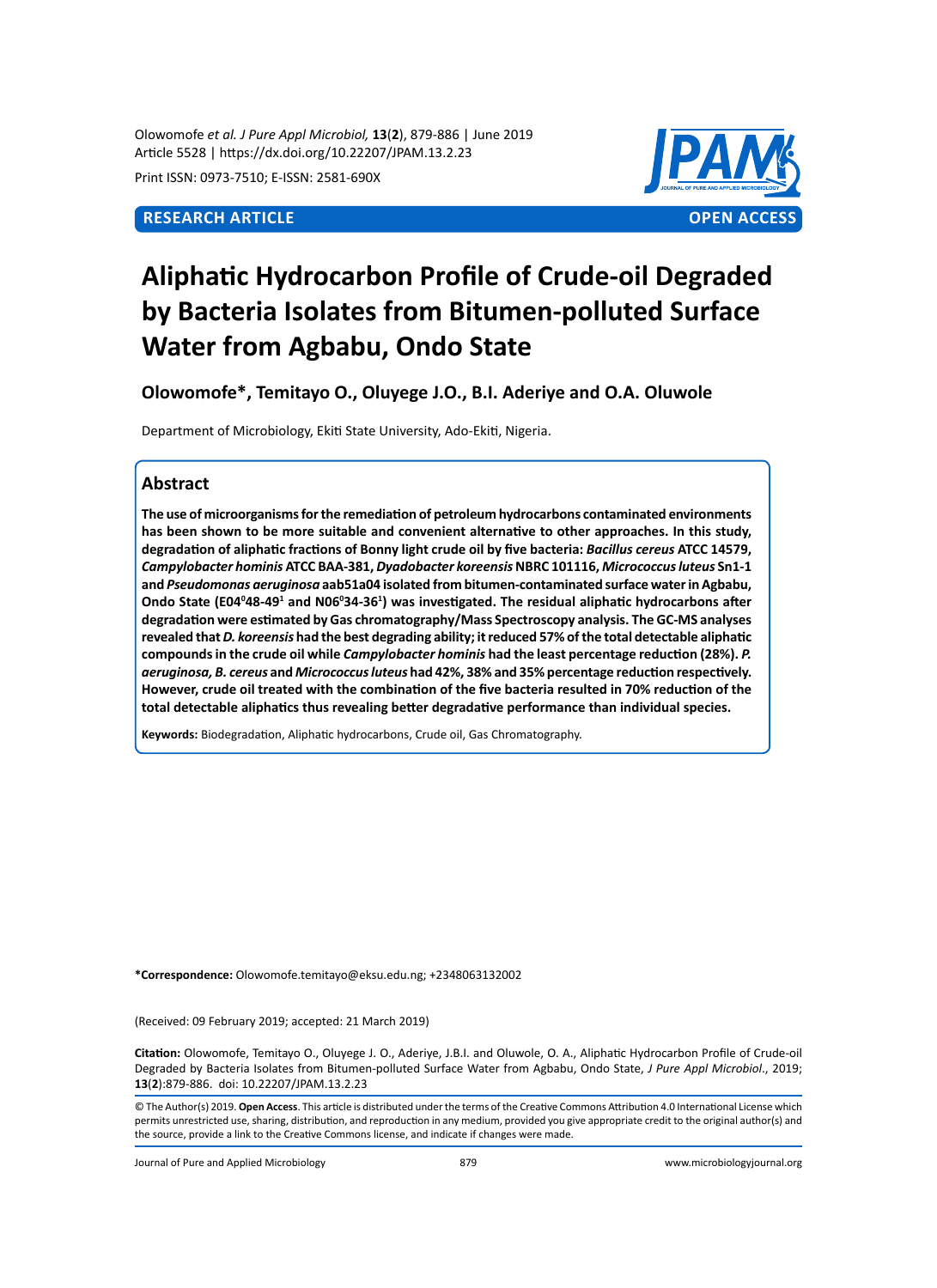## **INTRODUCTION**

Crude oil is composed of several compounds, such as aliphatic, aromatic and polyaromatic hydrocarbons (PAH), sulfur, oxygen and nitrogen containing compounds. The processing of crude oil to usable products is usually accompanied with environmental pollution problems (Okerentugba and Ezeronye, 2003).

This has immensely contributed to the pollution of soil and water (Tri, 2002). Petroleum contaminated soil contains various hazardous materials such as aromatic hydrocarbons and polycyclic aromatic hydrocarbons which are potentially toxic, mutagenic and carcinogenic. Several approaches such as physical, chemical and biological techniques have been developed to unravel the problem of petroleum pollution. As a result of the drawbacks associated with the physicochemical approach, biological alter-natives have received more attention over time. (Okoh, 2006).

 Bioremediation, an alternative clean up technology is based on the acceleration and enhancement of the natural processes of biodegradation through the selection, concentration, and acclimation of micro-organisms to degrade many toxic hydrocarbons during a short period of time (Islas-Garcia *et al*., 2015).

The use of microorganisms for the degradation of petroleum and its products in the environment has been proven as an efficient, cost-effective, flexible and environmentally sound treatment (Margesin and Schinner, 2001). Agbabu is a village of about 8, 611 inhabitants in Ondo State, south-west, Nigeria which has the largest deposit of bitumen and heavy oil. High levels of aliphatic hydrocarbons, polycyclic aromatic hydrocarbons and polychlorinated biphenyls in the bitumen deposit impacted area have been reported by Fagbote and Olanipekun (2010b). Pollution of water with hydrocarbon wastes enhances indigenous microbial populations, which are capable of utilizing the hydrocarbon substrates as their sole carbon and energy sources thereby degrading the contaminants. This study therefore aims at evaluating the degradative capabilities of bacteria indigenous to this bitumen deposit impacted area.

# **MATERIALS AND METHODS Source of isolates**

Five hydrocarbon degrading bacteria isolates from our previous research identified via 16S rRNA sequencing were used for this study. They are *Bacillus cereus* ATCC 14579, *Campylobacter hominis* ATCC BAA-381, *Dyadobacter koreensis* NBRC 101116, *Micrococcus luteus* Sn1-1 and *Pseudomonas aeruginosa* aab51a04 (Olowomofe *et al.,* 2018).

# **Degradative Potentials of Single and Mixed Bacteria on Crude oil**

The strains previously stored on slant were re-plated on nutrient agar plates before being inoculated into nutrient broth and incubated overnight. The isolates, singly and in consortium were inoculated in mineral salt medium [0.2g of KCl, 6g of Na $_{\textrm{\tiny{2}}}$ HPO $_{\textrm{\tiny{4}}}$ , 2.8g of NaH $_{\textrm{\tiny{2}}}$ PO $_{\textrm{\tiny{4}}}$ , 0.1g of MgSO $_{\textrm{\tiny{4}}}$ and 5g of NaCl] containing 2% v/v crude-oil. The set up was incubated at 30°C for 21days. The optical density (OD 600nm) was measured at seven days intervals using spectrophotometer (JENWAY6705) while the residual crude oil was also extracted at seven days intervals for analysis (Malik and Ahmed, 2012).

# **Residual Crude oil extraction**

Residual oil was extracted by liquidliquid extraction as described (Minai-Tehrani and Herfatmanesh, (2007). The inoculated samples were mixed vigorously with 50ml hexane: dichloromethane (1:1) in a separating funnel. The mixture was allowed to separate into different fractions, and the oil fraction was carefully collected. The organic layer was separated from the aqueous layer by allowing the funnel with its content to settle on the retort stand rack before being emptied into a 250ml borosilicate beaker. **Total Aliphatic Hydrocarbon separation**

The extract was fractionated by liquidsolid chromatography using a column packed with activated silica gel G-60. The column was sequentially eluted with hexane: dichloro-methane (1:1) to yield fractions containing aliphatic hydrocarbons. The mixture was concentrated to 1.0ml by stream of the nitrogen gas before the gas chromatography analysis (Minai-Tehrani and Herfatmanesh, 2007).

Journal of Pure and Applied Microbiology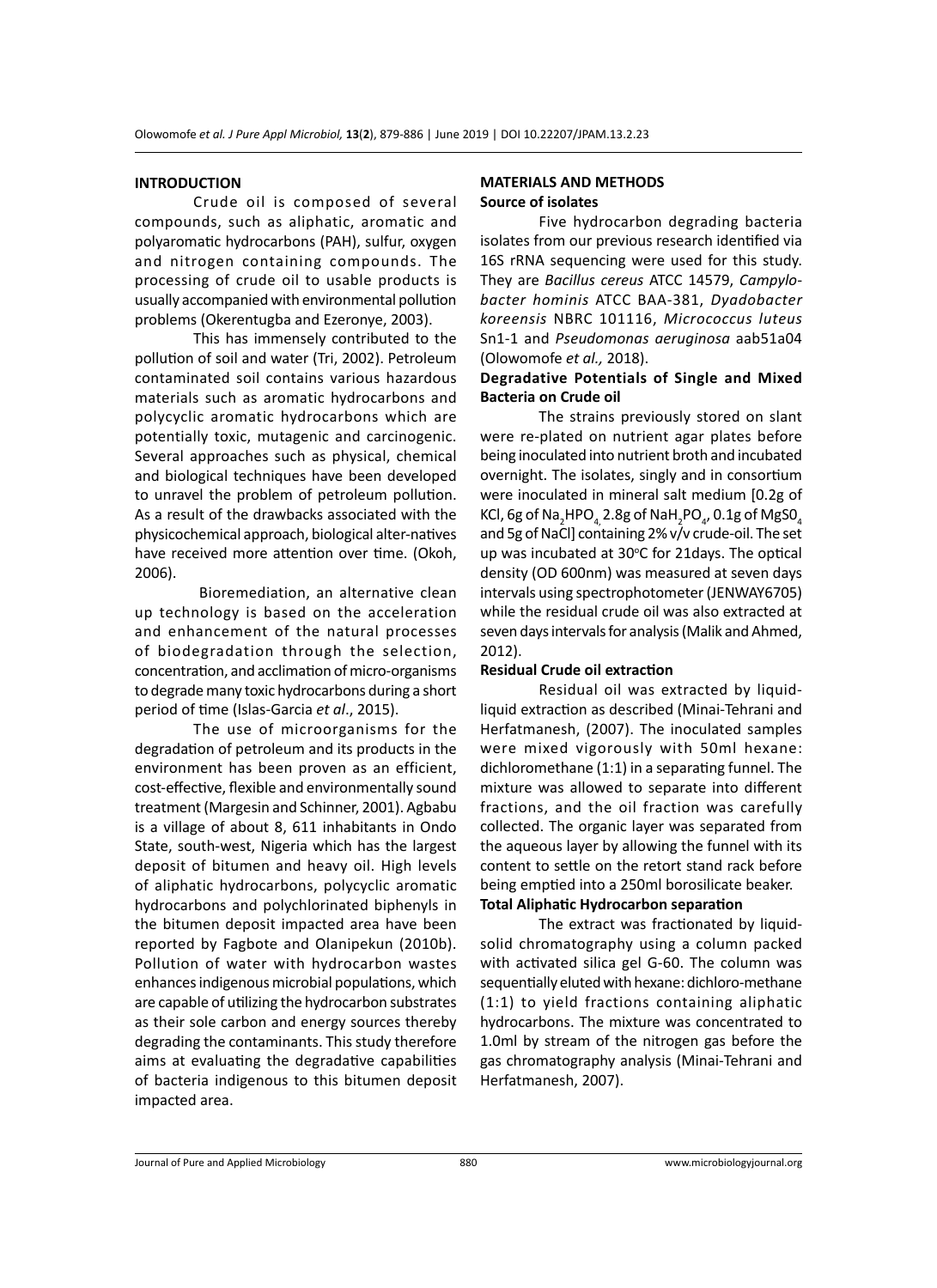#### **Gas chromatography analysis**

The aliphatic and aromatic fractions were analyzed as described by the EPA Method 1655 (EPA, 2011). One micro litre (1µL) was injected into Gas Chromatography column through the injection port. Nitrogen was used as a carrier gas and a constant flow rate of 2ml/min was set. Injector and detector temperatures were 250°C and 350°C respectively. The column temperature was programmed at an initial temperature of 70°C; this was held for 2 min, and then ramped at  $10^{\circ}$ C/ min to 320°C and held for 10 min.

#### **Statistical Analysis**

Microsoft excel and Chi- square of the Statistical Procedure for Social Science version 22.0 (SPSS, Chicago, IL, USA) were used for the data analysis.

#### **RESULTS**

Degradation studies were carried out with five hydrocarbon- degrading bacteria recovered from Agbabu bitumen deposit, Ondo State in our previously reported investigation and the result of the gas chromatography analysis is presented below:

The concentration of aliphatic compounds present in the n-hexane extract of residual crude oil from *Bacillus cereus* culture fluid is presented in Fig. 2. Twenty-two aliphatic compounds were detected at different concentrations in the control sample;  $C_{18}$  (Octadecane) had the highest concentration of 123215.0 ppm while  $C_{30}$  (Tricontane) had the lowest concentration of 5030.3 ppm. Reduction in the concentrations of the entire aliphatic compound was observed on the  $7<sup>th</sup>$  day, though statistical analysis revealed that there was no significant difference between their concentrations at control and day 7. As the incubation period increased to 14 day, concentrations of 55% of the aliphatic compounds reduced further while the remaining 45% had increase in their concentrations. Further reduction in their concentrations was observed at day 21 except for  $C_q$  Nonane,  $C_{11}$  Undecane,  $C_{12}$  Dodecane,  $C_{15}$  Pentadecane,  $C_{18}$  Octadecane,  $C_{21}$  Henicosane,  $\overline{C_{23}}$  Docosane,  $C_{25}$  Pentacosane and  $C_{28}$  Octacosane whose concentrations increased.

*Pseudomonas aeruginosa* was found to degrade most of the aliphatic compounds in the residual crude oil samples with observed reduction of the peaks eluted in the chromatogram as shown in Fig.3. There was reduction in all the aliphatic compounds on the  $7<sup>th</sup>$  day of incubation while fourteen out of the twenty-two aliphatic compounds detected in the control sample further reduced in concentrations after 14 days but there was noticeable increase by the  $21<sup>st</sup>$ day. The analysis of variance however revealed that there was no significant difference in their concentrations at control, day 7, 14 and 21.



**Fig. 1.** Map showing location of sample collection

Journal of Pure and Applied Microbiology 881 www.microbiologyjournal.org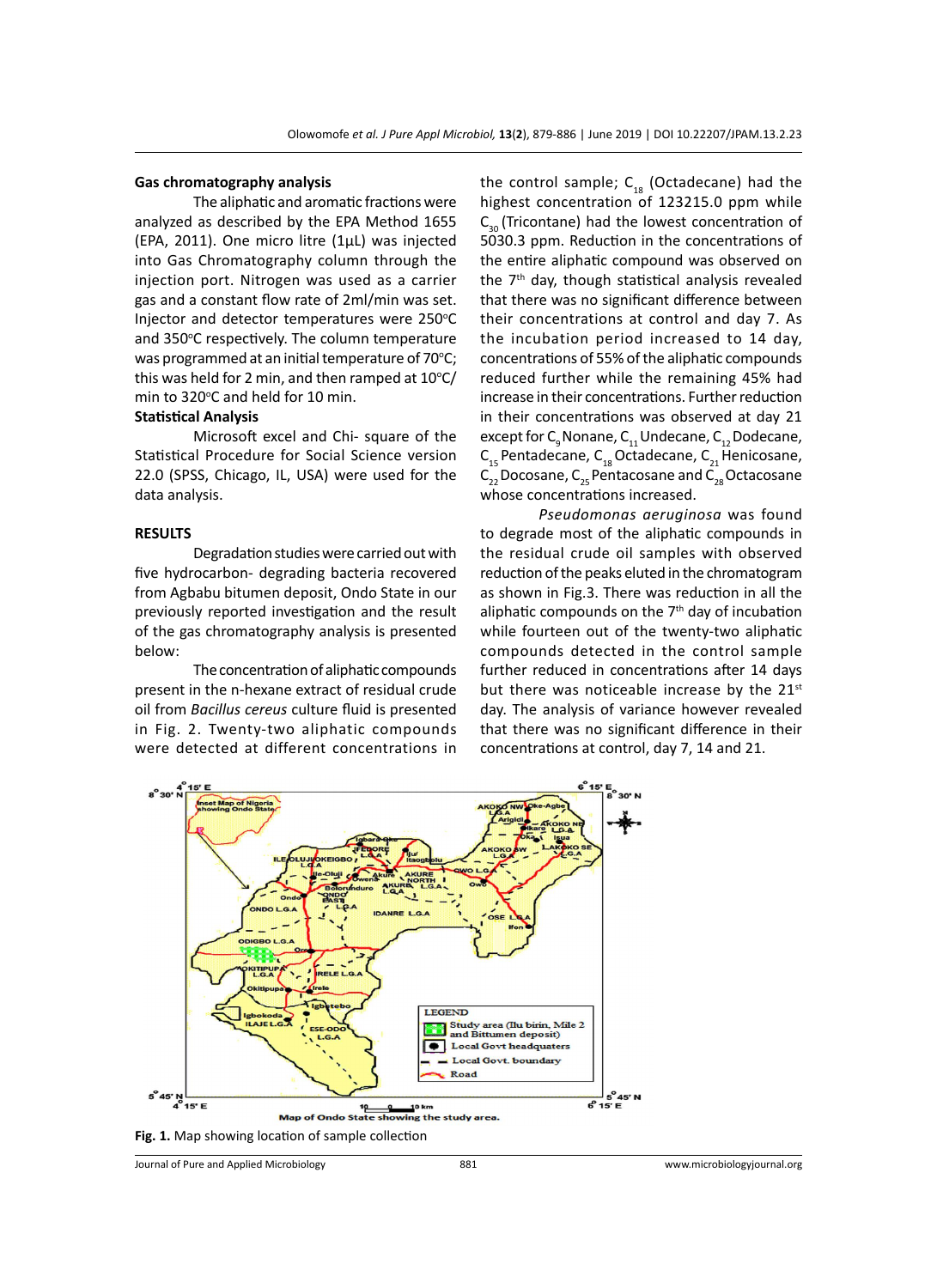

**Fig. 2.** Concentrations of Aliphatic compounds in residual crude oil from *Bacillus cereus* culture fluid.

In Fig. 4, the concentration of residual aliphatic components of the degraded crude oil by *Dyadobacter koreensis* is presented following GC analysis. Statistical analysis showed significant reduction in the concentrations of all the detectable aliphatic compounds after 7 days. Further decrease in their concentrations was observed as concentrations of about 68% of the aliphatic compounds reduced till after 14 days and later increased as the incubation time increased to 21 days while the remaining 32% had increase in their concentrations after the  $7<sup>th</sup>$  day till 21 days.

Fig. 5 shows the concentrations of aliphatic compounds in residual crude oil from *Campylobacter hominis* culture fluid. Concentrations of all the aliphatic hydrocarbons also reduced significantly by the  $7<sup>th</sup>$  day of incubation with a further decrease observed till day 14 except for  $C_{11}$  (Undecane)C<sub>14</sub> (Tetradecane),  $C_{15}$  (Pentadecane),  $C_{26}$  (Hexacosane) and  $C_{27}$ (Heptacosane) which increased. However, most of the compounds had their concentrations





Olowomofe *et al. J Pure Appl Microbiol,* **13**(**2**), 879-886 | June 2019 | DOI 10.22207/JPAM.13.2.23



**Fig. 3.** Concentrations of Aliphatic compounds in residual crude oil from *Pseudomonas aeruginosa* culture fluid.

reduced till day 21 except  $C_q$  (Nonane)  $C_{14}$ (Tetradecane),  $C_{15}$  (Pentadecane),  $C_{18}$  (Octadecane),  $C_{23}$  (Tricosane) and  $C_{25}$  Pentacosane where increase in concentration was reported.

Fig. 6 shows the concentration of aliphatic compounds in residual crude oil from *Micrococcus luteus* culture fluid. The highest reduction in the concentrations of all the aliphatic hydrocarbons was observed on the 7<sup>th</sup> day of incubation. As the incubation period increased, their concentrations increased. Further reduction in their concentrations was observed on day 14 except C<sub>10</sub> (Decane) C<sub>11</sub> (Undecane) C<sub>12</sub> (Dodecane)  $C_{13}$  (Tridecane)  $C_{14}$  (Tetradecane)  $C_{15}$  (Pentadecane)  $C_{22}$  (Docosane) C<sub>23</sub> (Tricosane) C<sub>24</sub> (Tetracosane) C<sub>26</sub> (Hexacosane) and C<sub>28</sub> (Octacosane). Likewise, on day 21, concentrations of aliphatic compounds reduced significantly as compared with that of the control except  $C_q$  (Nonane)  $C_{16}$  (Hexadecane)  $C_{18}$  (Octadecane)  $C_{19}$  (Nonadecane)  $C_{20}$  (Eicosane) and  $C_{21}$ (Henicosane) which had increased concentrations**.**



**Fig. 4.** Concentrations of Aliphatic compounds in residual crude oil from *Dyadobacter koreensis* culture fluid.

**Fig. 5.** Concentrations of aliphatic compounds in residual crude oil from *Campylobacter hominis* culture fluid

Journal of Pure and Applied Microbiology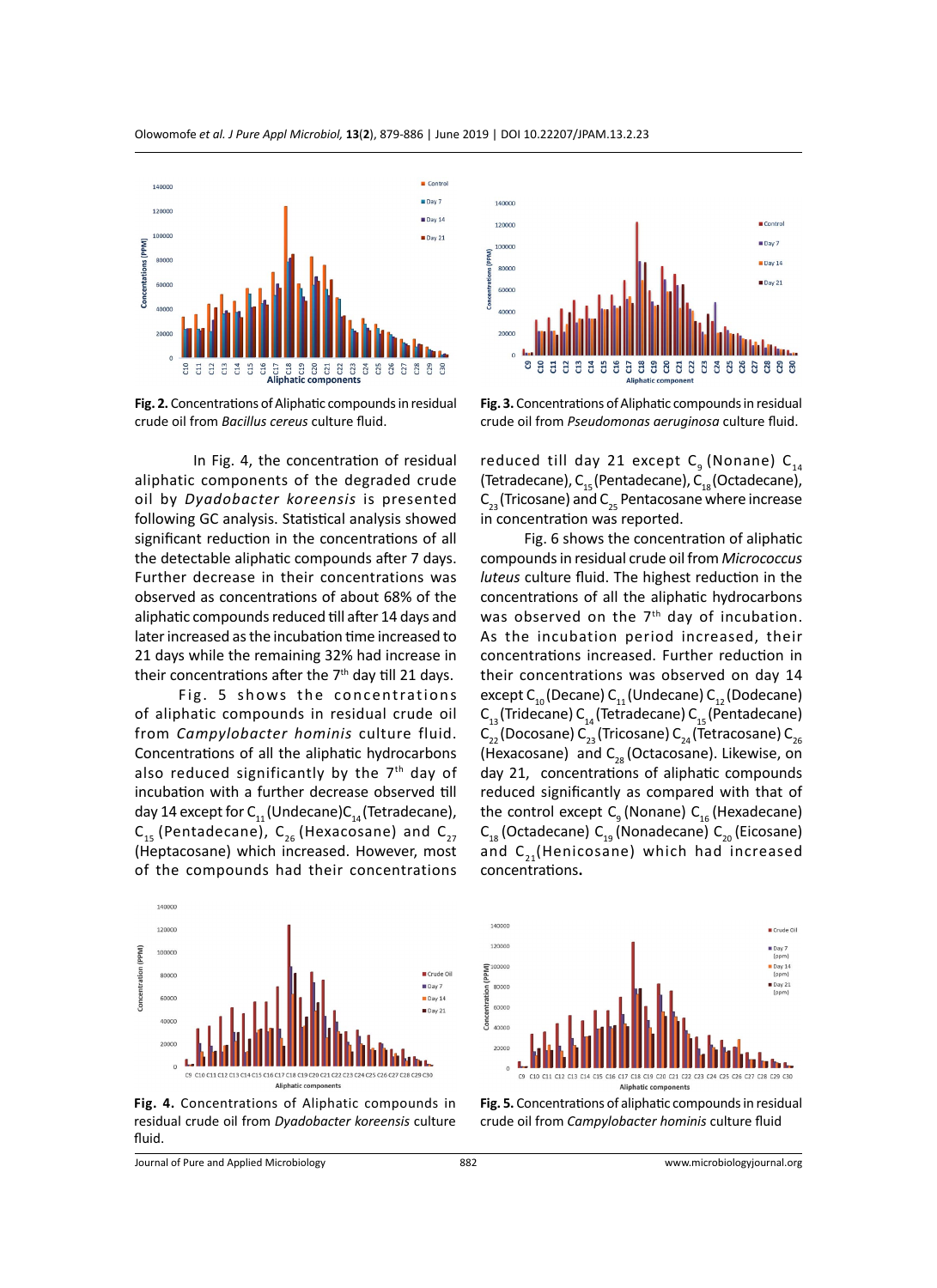Inoculation of consortium led to significant reduction in the concentrations of aliphatic compounds in the crude oil. Concentrations of all the aliphatic compounds were significantly reduced on the 7<sup>th</sup> day of incubation. Further reduction of these compounds was observed on day 14 except  $C_{12}$  (Dodecane) , $C_{13}$  (Tridecane) ,  $C_{14}$  (Tetradecane) , C<sub>16</sub> (Hexadecane) , C<sub>19</sub> (Nonadecane) , C<sub>22</sub> (Docosane),  $C_{24}$  (Tetracosane),  $C_{25}$  (Pentacosane) and  $C_{26}$  (Hexacosane) which had increased concentration. On day 21, concentrations of  $C_{13}$ (Tridecane),  $C_{16}$  (Hexadecane),  $C_{18}$  (Octadecane),  $C_{19}$  (Nonadecane),  $C_{24}$  (Tetracosane),  $C_{25}$ (Pentacosane),  $C_{26}$ (Hexacosane),  $C_{29}$  (Nonacosane) and  $C_{30}$ (Tricontane) reduced while concentrations of C<sub>a</sub> (Nonane) C<sub>10</sub> (Decane), C<sub>11</sub> (Undecane), C<sub>12</sub> (Dodecane C<sub>14</sub> (Tetradecane) C<sub>15</sub> (Pentadecane) C<sub>17</sub> (Heptadecane) C<sub>20</sub> (Eicosane) C<sub>21</sub> (Henicosane)C<sub>22</sub> (Docosane) C<sub>23</sub> (Tricosane) C<sub>27</sub> (Heptacosane) C<sub>28</sub> (Octacosane) increased (Fig. 7).



**Fig. 6.** Concentrations of Aliphatic compounds in residual crude oil from *Micrococcus luteus* culture fluid



**Fig. 7.** Interpretation of gas chromatographic of n-hexane extract of residual crude oil from Bacteria Consortium (*Bacillus cereus*, *Dyadobacter koreensis and Pseudomonas aeruginosa, Campylobacter hominis* and *Micrococcus luteus)* culture fluid

#### **DISCUSSION**

Petroleum and petro-chemical products are known as major source of environmental pollution in the recent decades (EPA, 2013). Hazardous impact of these pollutants in terrestrial and aquatic habitats cannot be overemphasized. However, the use of auto-chthonous microbes indigenous to hydrocarbon-polluted niches for bioremediation of these pollutants has been broadly recognized as an efficient technique to combat this challenge. (Brooijmans *et al.,* 2009; Gopalakrishnan and Divya, 2014; Esedafe *et al.,* 2015). The organisms are known for their ability to remove these toxic compounds from the environment through production of inducible enzymes, mutations and acquisition of hereditary materials from closely related populations within the hydrocarbon-challenged community (Joshi and Pandey, 2011; Olanipekun *et al.,* 2012). This study evaluated the degradative activities of some bacteria from bitumen polluted surface water.

The bacteria were screened down to five isolates based on their abilities to maintain steady growth in crude oil supplemented medium, as determined by their optical densities and growth rates. The GC/MS analyses revealed different concentrations of aliphatic components from  $C_{9}$  to  $C_{30}$ . The major constituent of crude oil is the aliphatic fraction which contains linear, branched and cyclic carbons (Mishra *et al*., 2001; Bhattacharya *et al*., 2003; Jain *et al*., 2005). As indicated in the GC fingerprints of *B. cereus* treated sample, visible reduction in the peaks and concentrations of these compounds shows the organism was able to mineralize the aliphatic fractions of the crude oil. The pattern of degradation showed that this organism degraded the lower and higher hydrocarbon chains better than those of the middle carbons. This agreed with previous findings that microorganisms metabolized the lower and higher hydrocarbon chains before the middle chains during hydrocarbon degradation (Bello, 2007; Malik and Ahmed, 2012; Al-Sulami *et al.,* 2014). Reduction in concentrations of all aliphatic compounds after 7 days indicated that the organism was utilizing these compounds for its cell metabolism. However, increase in concentrations of some of the compounds on day 14 and day 21 could have resulted from higher aliphatic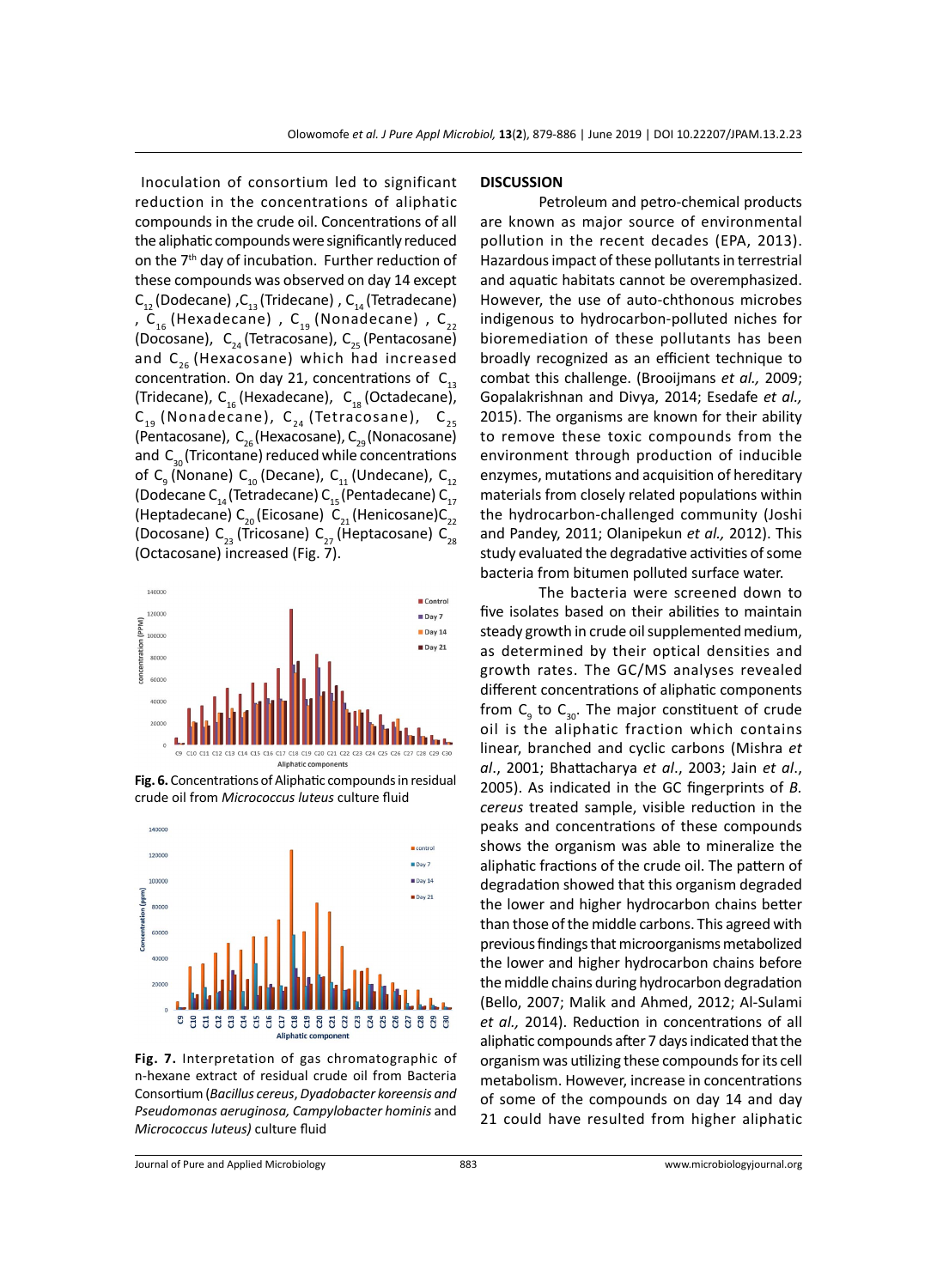compounds degraded to lower compounds, thereby increasing the concentration of such lower hydrocarbon chains.

*Pseudomonas aeruginosa* followed the same degradation pattern as *B. cereus*  but higher reduction in the concentration of the aliphatic components of the crude oil was observed. Previous findings have emphasized the prevalence of *Pseudomonas* species in hydrocarbon contaminated environments and reported their catabolic competence and genetic agility. *Pseudomonas* is known to have great affinity for linear and cyclic hydrocarbons. (Vankateswaran *et al*., 1995; Nojiri *et al*., 1999; Obayori *et al*., 2008). Significant reduction in the concentrations of aliphatic compounds in *D. koreensis* treated sample showed that the organism possessed the ability to use the aliphatic components of the crude oil for growth and metabolism. This organism appeared the best out of the three hydrocarbon degrading bacteria studied due to its ability to reduce significant amount (57%) of the aliphatic compounds compared to the other two organisms. Although the genus *Dyadobacter* have been isolated from hydrocarbon polluted environment, no study has established its crude oil degrading ability. The catabolic versatility of this organism could be attributed to long term exposure to the pollutants, which resulted in stimulation of suitable degradative genes.

Bacterial Consortium which combined the five hydrocarbon degrading bacteria reduced 70% of all the aliphatic compounds in the crude oil after 14 days. The degradative potential of the consortium was much higher than when the organisms were inoculated singly. There has been perception that a single organism could not metabolize wide range of hydrocarbon substrates (Adebusoye *et al*., 2007). This has led to the affirmation that microbial conglomerate displayed better degradative proficiency than pure culture strains (Leahy & Colwell, 1990; Adebusoye *et al*., 2007). Tao *et al*. (2017) also reported that a defined co-culture of an indigenous bacterial consortium and exogenous *Bacillus subtilis* effectively speed up the degradation of crude oil.

It has also been reported that degradation of complex hydrocarbons, such as crude oil requires diverse microbial populations with extensive enzymatic capacities. Such mixed cultures display metabolic flexibility and dominance compared to pure cultures (Leahy and Colwell, 1990; Hamme *et al.,* 2000; Juckpech *et al.,* 2012). Thus, a microbial consortium which contains a mixture of microbes that produce appropriate enzymes for degradative pathways is considered to be well suitable for the degradation of hydrocarbons.

### **AKNOWLEDGEMENTS**

None

#### **CONFLICTS OF INTEREST**

The authors declare that there is no conflict of interest.

#### **AUTHORS' CONTRIBUTION**

All authors have made substantial, direct and intellectual contribution to the work and approved it for publication.

#### **Funding**

None.

#### **Data availability**

All datasets generated or analyzed during this study are included in the manuscript.

#### **Ethics Statement**

This article does not contain any studies with human participants or animals performed by any of the authors.

#### **REFERENCES**

- 1. Abass A.A., Abass O.A., Adejare A.A. and Ojeyemi M.D. Distribution of Polycyclic Aromatic Hydro-carbons in surface soils and water from the vicinity of Agbabu bitumen field of south-western Nigeria. *Journal of Environmental Science and Health*, 2007; **42**(8): 1043- 1049.
- 2. Adebusoye S.A., Ilori M.O., Amund O.O., Teniola O.D. and Olatope S.O. Microbial degradation of petroleum hydrocarbons in a polluted tropical stream, *World Journal of Microbiology and Biotechnology*, 2007; **23**: 1149-1159.
- 3. Al-Sulami A. A., Al-Taee A.M.R., and Al-Kanany F.N. A. Improving oil biodegradability of aliphatic crude oil fraction by bacteria from oil polluted water. *African Journal of Biotechnology*, 2014; **13**(11): 1243-1249.
- 4. Bello Y.M. Biodegradation of Lagoma crude oil using pig dung. *African Journal of Biotechnology*, 2007; **6**: 2821-2825.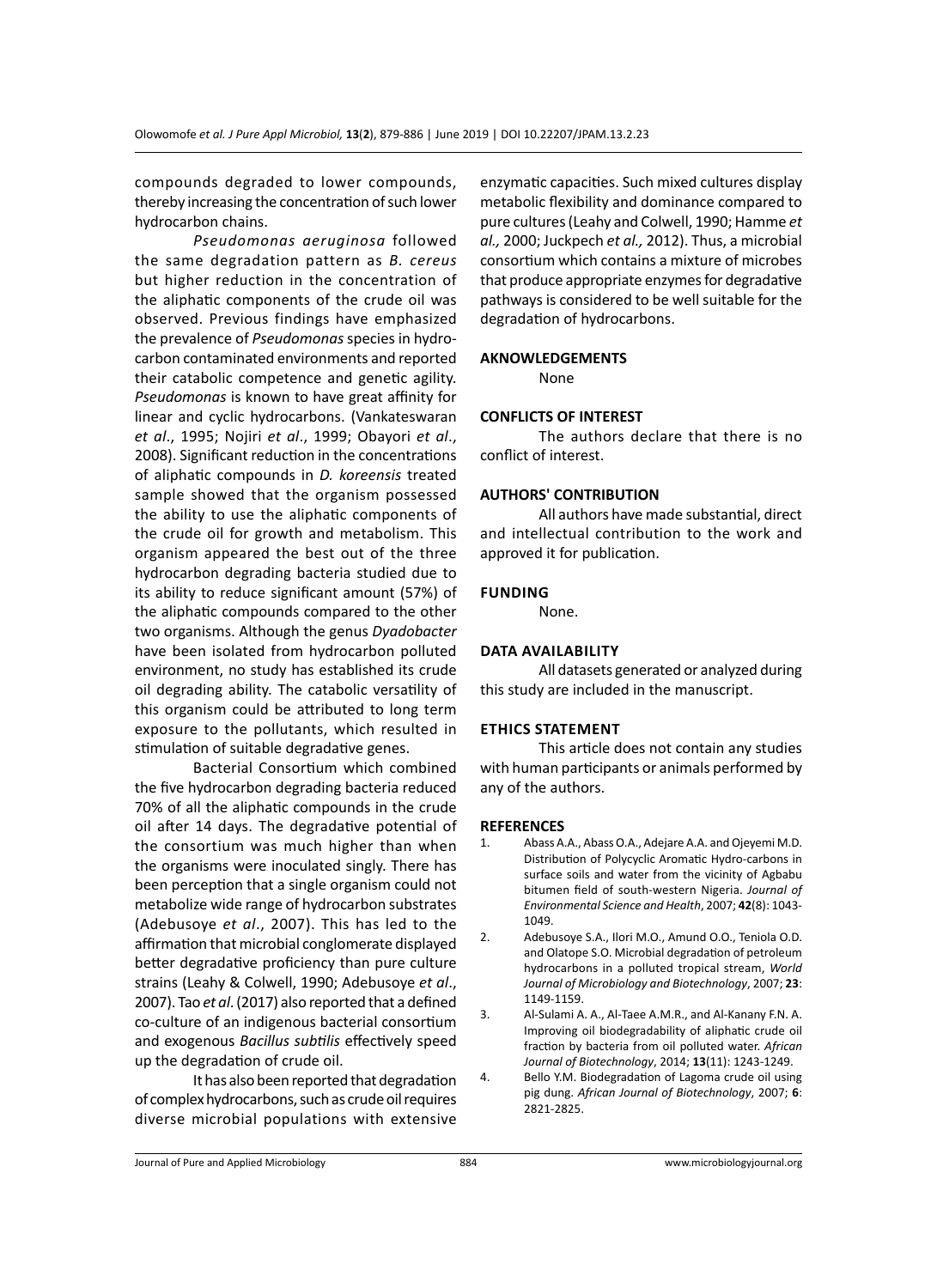- 5. Bhattacharya D., Sarma P.M., Krishnan S., Mishra S. and Lal B. Evaluation of Genetic Diversity among *Pseudomonas citronellolis*Strains Isolated from Oily Sludge-Contaminated Sites. *Applied and Environmental Microbiology*, 2003; **69**(3): 1435–1441.
- 6. Brooijmans R.J.W., Pastink M.I. and Siezen R.J. Hydrocarbon-degrading bacteria: the oil-spill clean-up crew. *Microbial Biotechnology*, 2009; **2**: 587-594.
- 7. Cabello M.N. Hydrocarbon pollution: its effect on native Arbuscular Mycorrhizal Fungi (AMF). *FEMS Microbiology Ecology*, 1997; **22**: 233-236.
- 8. E.P.A. Analytical Methods for the Oil and Gas Extraction Point Source Catergory. United States Environmental Protection Agency (US EPA), Engineering and Analysis Division Office of Water, Washington DC., United States. 2011; pp 58-60.
- 9. E.P.A. A citizen's guide to bioremediation. United States Environmental Protection Agency (US EPA), Washington DC., United States. 2013; pp 38-40.
- 10. Esedafe W.K., Fagade O.E., Umaru F.F. and Akinwotu O. Bacterial Degradation of the Polycyclic Aromatic Hydrocarbon (PAH)-Fraction of Refinery Effluent. *International Journal of Environmental Bioremediation and Biodegra-dation*, 2015; **3**(1): 23- 27.
- 11. Fagbote E.O. and Olanipekun E.O. Levels of polycyclic aromatic hydrocarbons and poly-chlorinated biphenyls in sediment of bitumen deposit impacted area. *International Journal of Environmental Science and Technology*, 2010; **7**(3): 561-570.
- 12. Gopalakrishnan R. and Divya C.V. The pattern of degradation of diesel by *Acinetobacter* species from diesel oil contaminated soil. *Scrutiny International Research Journal of Microbiology and Bio-Technology (SIRJ-MBT)*, *2014;* **1**(5): 16-23.
- 13. Hamme J.D., Odumeru J.A. and Ward O.P. Community dynamics of a mixed-bacterial culture growing on petroleum hydrocarbons in batch culture. *Canadian Journal of Microbiology*, 2003; **46**: 441-450.
- 14. Hesham A., Khan S., Tao Y., Li D. and Zhang Y. Biodegradation of high molecular weight PAHs using isolated yeast mixtures: application of metagenomic methods for community structure analyses. *Environmental Science Pollution Research International*, 2012; **19**: 3568-3578.
- 15. Holt J.G., Kreieg N.R., Sneath P.H., Staley J.T. and Williams S.T. *Bergey's Manual of Determinative Bacteriology*, William and Wilkins Co., Baltimore, 1994; 559-564.
- 16. Jain R.K., Kapur M., Labana S., Lal B., Sarma P.M., Bhattacharya D. and Thakur I.S. Microbial diversity: application of microorganisms for the biodegradation of xenobiotics. *Curriculum Sci*ence, 2005; **89**: 101–112.
- 17. Joshi R.A. and Pandey G. B. Screening of petroleum degrading bacteria from cow dung. *Research Journal of Agricultural Sciences*, 2011; **2**: 69-71.
- 18. Juckpech K., Onruthai P. and Panan R. Degradation of polycyclic aromatic hydrocarbons by newly isolated *Curvularia* sp. F18, *Lentinus* sp. S5, and *Phanerochaete*sp. T20. *Science Asia*, 2012; **38**: 147- 156.
- 19. Leahy J.G. and Colwell R.P. Microbial degradation of hydrocarbons in the environment. *Microbiology Review*, 1990; **54**: 305-540.
- 20. Malik Z.A., and Ahmed S. Degradation of petroleum hydrocarbons by oil field isolated bacterial consortium", *African Journal of Biotechnol*ogy, 2012; **11**(3): 650-658.
- 21. Margesin R. and Schinner F. Bioremediation (natural attenuation and biostimulation) of diesel-oilcontaminated soil in Alpine glacier sking area. *Applied Environmental Microbiology*, 2001; **67**: 3127-3133.
- 22. Megharaj M., Ramakrishnan B., Venkateswarlu K., Sethunathan N. and Naidu R. Bioremediation approaches for organic pollutants: a critical perspective. *Environmental International*, 2011; **37**: 1362-1375.
- 23. Minai-Tehrani D. and Herfatmanesh A. Biodegradation of Aliphatic and Aromatic Fractions of Heavy Crude Oil-Contaminated Soil: A Pilot Study. *Journal of Biodegradation and Bioremediation*, 2007; **11**(2): 71- 76.
- 24. Mishra S., Jyot J., Kuhad R.C. and Lal B. Evaluation of inoculum addition to stimulate in situ bioremediation of oily sludge contaminated soil. *Applied Environmental Microbiology*, 2001; **67**: 1675-1781.
- 25. Nojiri H., Nam J.W., Kosaka M., Mori K.I., Takamura T., Furihata K.,Yamane H. and Omori T. Diverse oxygenations catalyzed by carbazole 1,9a-dioxygenase from *Pseudomonas* sp. strain CA10. *Journal of Bacteriology*, 1999; **181**: 3105–3113.
- 26. Obayori O.S., Ilori, M.O., Adebusoye S.A., Oyetibo G.O. and Amund O.O. Pyrene-degradation potentials of *Pseudomonas* species isolated from polluted tropical soils. *World Journal of Microbiology and Biotechnology*, 2008; **24**: 2639–2646.
- 27. Okerentugba P.O. and Ezeronye O.U. Petroleum degrading potentials of single and mixed microbial cultures isolated from rivers and refinery effluent in Nigeria. *African Journal of Biotechnology*, 2003; **2**: 288–292.
- 28. Okoh A.I. Biodegradation alternative in the cleanup of petroleum hydrocarbon pollutants, *Biotechnology and Molecular Biology Review,* 2006; **1**: 38-50.
- 29. Olajire A.A., Olujobade M. and Olabemiwo O. N-Alkane distribution in soil and water samples collected near Agbabu bitumen field of South Western Nigeria. *International Journal of Environmental Studies*, 2008; **65**(6): 769-779.
- 30. Olanipekun O. O., Ogunbayo A.O. and Layokun S.K. A study of the abilities of *Pseudomonas aeruginosa* and *Pseudomonas fluorescens* to degrade diesel oil*. Journal of Emerging Trends in Applied Science*, 2012*;* **3**(3): 429-434.
- 31. Sarma P., Bhattacharya D.S., Krishnan and Banwari L. Assessment of intra-species diversity among strains of *Acinetobacter baumannii* isolated from sites contaminated with petroleum hydrocarbons, *Canadian Journal of Microbiology*, 2004; **50**: 405-414.
- 32. Tao K., Liu X., Chen X., Hu X., Cao L., and Yuan X. Biodegradation of crude oil by a defined co-culture of indigenous bacterial consortium and exogenous *Bacillus subtilis. Bioresour. Technol*. 2017; 224,